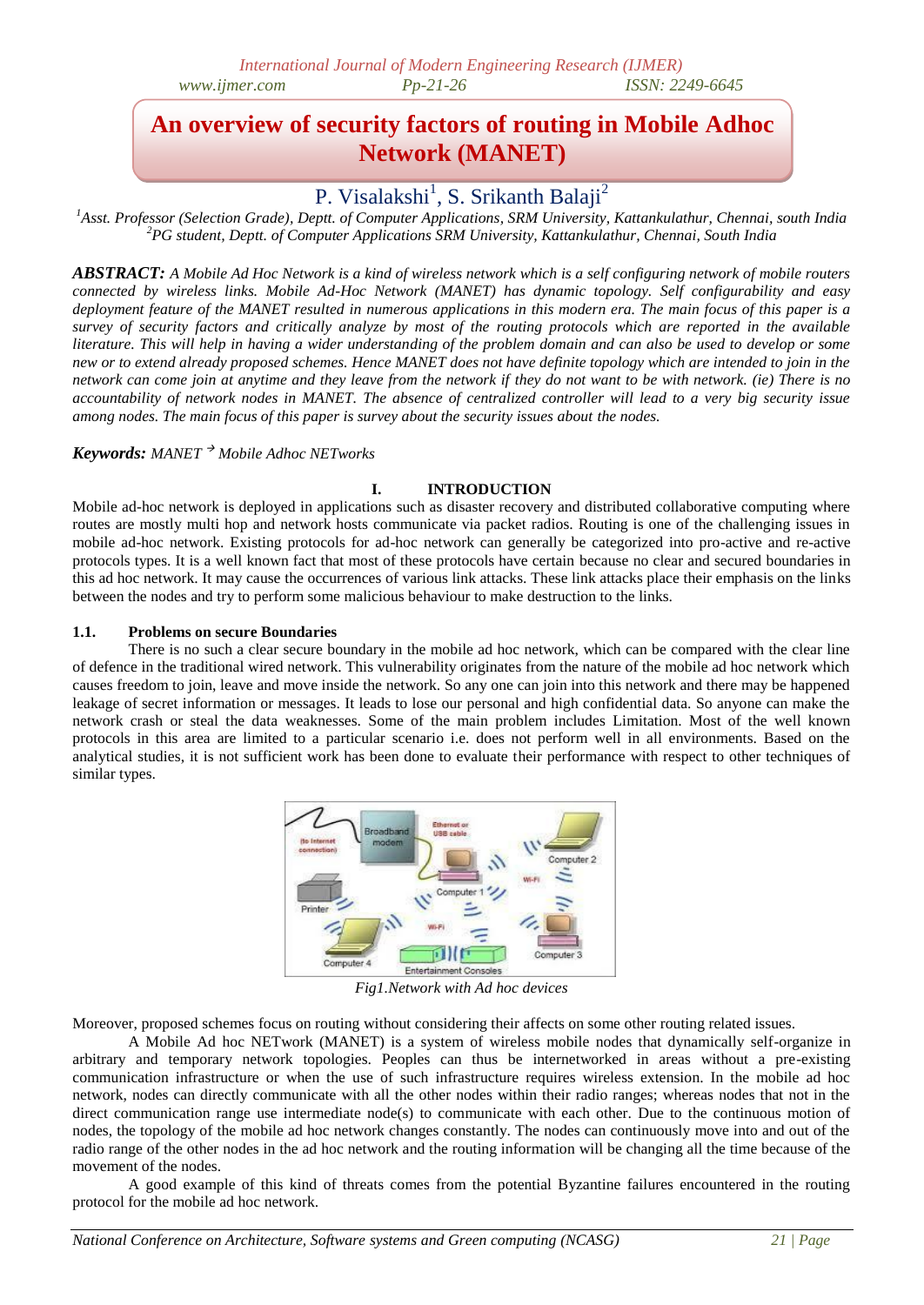#### **1.2. Problems on centralized Management facility**

In ad hoc network there is no centralization like server or any other devices. The absence of centralized management machinery makes the detection of attacks a very difficult problem because it is not so easy to monitor the traffic in a highly dynamic and large scale ad hoc network because of no centralisation. Some algorithms in the mobile ad hoc network rely on the cooperative participation of all nodes and the infrastructure. Because there is no centralized authority, and decision making in mobile ad hoc network this vulnerability and perform some attacks that can break the cooperative algorithm. Absence of centralisation we lost so many things like monitoring or managing the whole network. So it becomes useless for the users and chance for the hackers to steal the data.

#### **1.3. About Battery constrained**

Power supply is very important thing for on the network for communications. While nodes in the wired network do not need to consider the power supply problem because they can get electric power supply from the outlets, which generally mean that their power supply should be approximately infinite; the nodes in the mobile ad hoc network need to consider the restricted battery power, which will cause several problems. So this also the drawback for it. If the power supply will get down means we can't communicate with each other so the connections and entire network will be lost.



*Fig.2. Ad hoc node security concepts*

## **1.4. Security concepts of MANET**

## **The major security concepts of MANET are:**

- *Availability*
- *Confidentiality*
- *Authenticity*
- *Non repudiation*
- *Authorization*
- *Anonymity*

It is necessary to find out how we can judge if a mobile ad hoc network is secure or not, or in other words what should be covered in the security criteria for the mobile ad hoc network when we want to inspect the security state of the mobile ad hoc network. So without centralisation we cannot say whether this network is in secured manner or not.

#### **1.4.1. Availability**

The term Availability means that a node should maintain its ability to provide all the designed services regardless of the security state of it. This security criteria is challenged mainly during the denial-of-service attacks, in which all the nodes in the network can be the attack target and thus some selfish nodes make some of the network services unavailable, such as the routing protocol or the key management service. Integrity guarantees the identity of the messages when they are transmitted. Integrity can be compromised mainly in two ways

- *Malicious altering*
- *Accidental altering*

A message can be removed, replayed or revised by an adversary with malicious goal, which is regarded as malicious altering; on the contrary, if the message is lost or its content is changed due to some benign failures, which may be transmission errors in communication or hardware errors such as hard disk failure, then it is categorized as accidental altering.

#### **1.4.2. Confidentiality**

Confidentiality means that certain information is only accessible to those who have been authorized to access it. In other words, in order to maintain the confidentiality of some confidential information, we need to keep them secret from all entities that do not have the privilege to access them.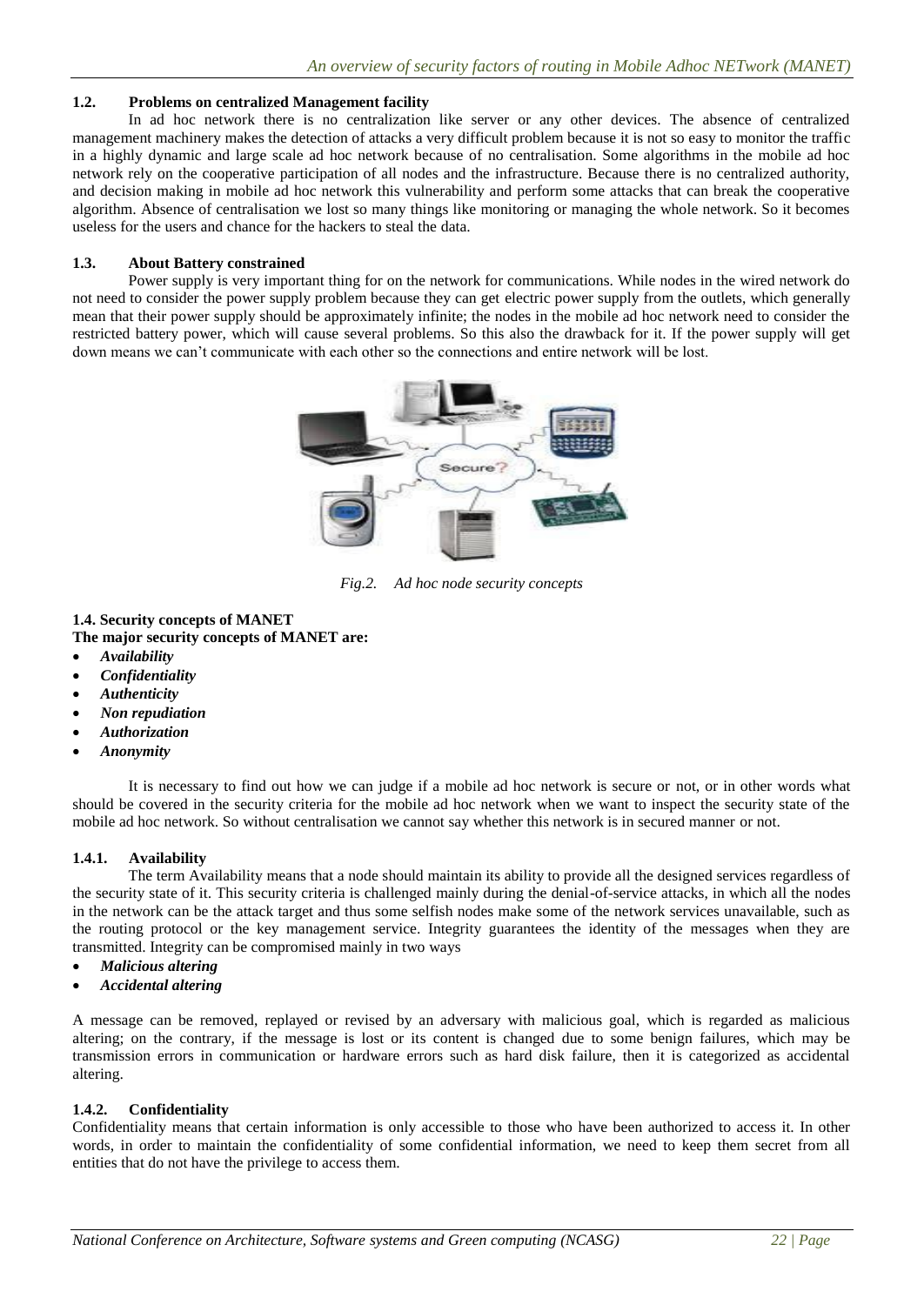## **1.4.3. Authenticity**

Authenticity is essentially assurance that participants in communication are genuine and not impersonators It is necessary for the communication participants to prove their identities as what they have claimed using some techniques so as to ensure the authenticity. If there is not such an authentication mechanism, the adversary could impersonate a benign node and thus get access to confidential resources, or even propagate some fake messages to disturb the normal network operations.

### **1.4.4. Non repudiation**

Non repudiation ensures that the sender and the receiver of a message cannot disavow that they have ever sent or received such a message.

This is useful especially when we need to discriminate if a node with some abnormal behaviour is compromised or not: if a node recognizes that the message it has received is erroneous, it can then use the incorrect message as an evidence to notify other nodes that the node sending out the improper message should have been compromised.

#### **1.4.5. Authorization**

Authorization is a process in which an entity is issued a credential, which specifies the privileges and permissions it has and cannot be falsified, by the certificate authority. Authorization is generally used to assign different access rights to different level of users. For instance, we need to ensure that network management function is only accessible by the network administrator. Therefore there should be an authorization process before the network administrator accesses the network management functions.

#### **1.4.6. Anonymity**

Anonymity means that all the information that can be used to identify the owner or the current user of the node should default be kept private and not be distributed by the node itself or the system software. This criterion is closely related to privacy preserving, in which we should try to protect the privacy of the nodes from arbitrary disclosure to any other entities.

#### **II. Attacks in MANET**

There are numerous kinds of attacks in the mobile ad hoc network, almost all of which can be classified as the following two types. (ie)

*(i) External attacks* in which the attacker aims to cause congestion propagate fake routing information or disturb nodes from providing services.

*(ii) Internal attacks* in which the adversary wants to gain the normal access to the network and participate the network activities, either by some malicious impersonation to get the access to the network as a new node, or by directly compromising a current node and using it as a basis to conduct its malicious behaviours.

#### **2.1. Denial of Service (DoS)**

The first type of attack is denial of service, which aims to crab the availability of certain node or even the services of the entire ad hoc networks. In the traditional wired network, the DoS attacks are carried out by flooding some kind of network traffic to the target so as to exhaust the processing power of the target and make the services provided by the target become unavailable. Nevertheless, it becomes not practical to perform the traditional DoS attacks in the mobile ad hoc networks because of the distributed nature of the services. Moreover, the mobile ad hoc networks are more vulnerable than the wired networks because of the interference-prone radio channel and the limited battery power.

#### **2.2. Attacks against Routing**

.

Routing is one of the most important services in the network; therefore it is also one of the main targets to which attackers conduct their malicious behaviours. In the mobile ad hoc networks, attacks against routing are generally classified into two categories: attacks on routing protocols and attacks on packet forwarding/delivery. Attacks on routing protocols aim to block the propagation of the routing information to the victim even if there are some routes from the victim to other destinations. Attacks on packet forwarding try to disturb the packet delivery along a predefined path.

#### **2.3. Intrusion Detection Techniques in MANET**

In this paper, a general intrusion detection framework in MANET was proposed, which was distributed and cooperative to meet with the needs of MANET. The architecture of the intrusion detection system is shown below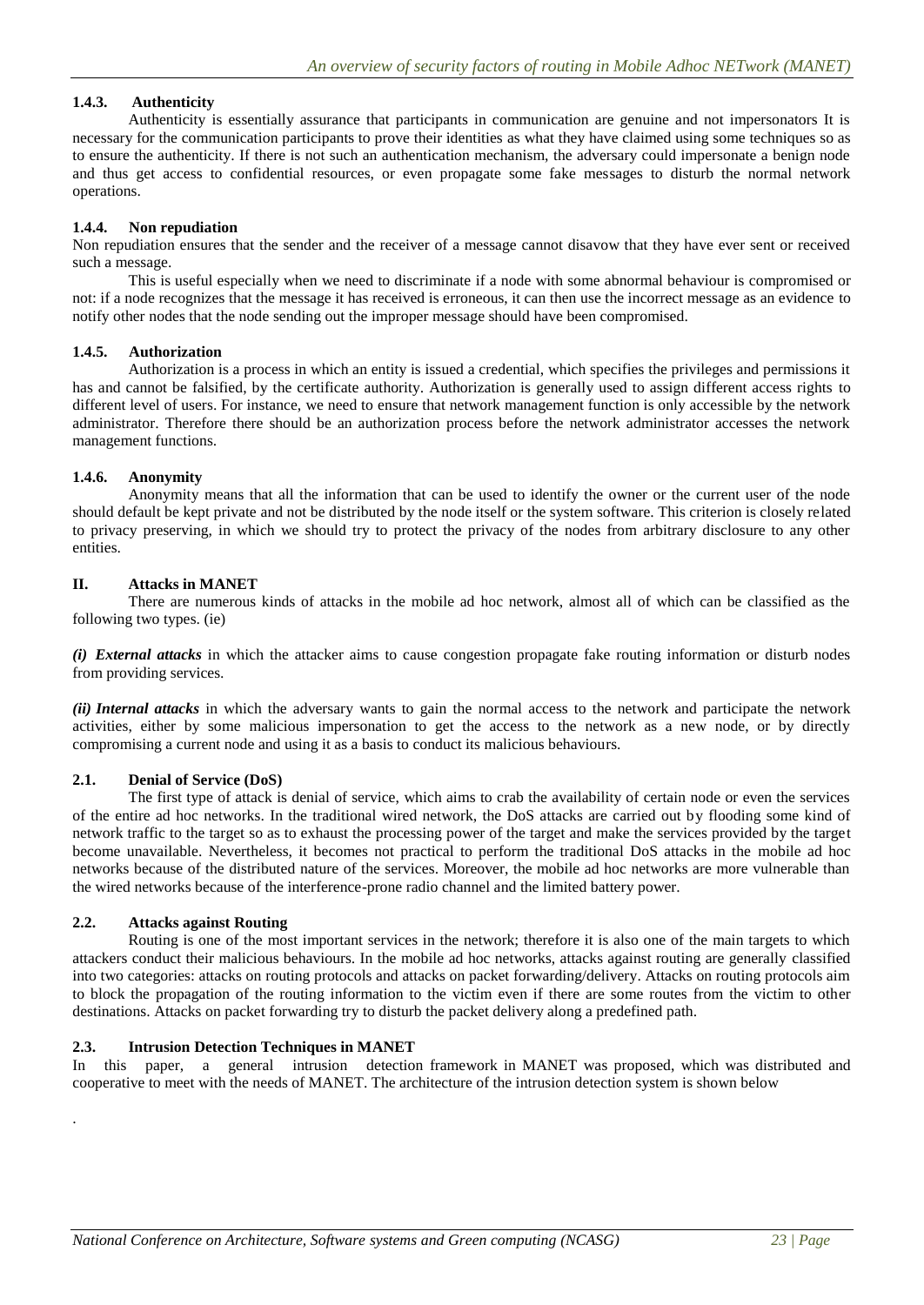

*Fig.3. The Architecture of IDS*

This is the basic architecture for the MANET. In this architecture, every node in the mobile ad hoc networks participates in the intrusion detection and response activities by detecting signs of intrusion behaviour locally and independently, which are performed by the built-in IDS agent.



*Fig.4. The Agents of IDS*

## **2.4. Secure Routing Techniques in Mobile Ad Hoc Network**

As we have discussed in Section there are numerous kinds of attacks against the routing layer in the mobile ad hoc networks, some of which are more sophisticated and harder to detect than others, such as Wormhole attacks and Rush attacks. In this part, we first discuss these two kinds of sophisticated attacks and then we introduce Watchdog and Pathrater which are two main components in a system that aims to mitigate the routing misbehaviours in mobile ad hoc networks. Finally we move to a secure ad hoc routing approach using Localized self-healing communities.

## **2.5. Defense Mechanism against Rushing Attacks in Mobile Ad Hoc Networks**

Rushing attack is a new attack that results in denial-of-service when used against all previous on-demand ad hoc network routing protocols. This attack is also particularly damaging because it can be performed by a relatively weak attacker. The implementation details of rushing attacks are shown in the Figure In the network shown in Figure, the initiator node initiates a Route Discovery for the target node. If the ROUTE REQUESTs for this Discovery forwarded by the attacker are the first to reach each neighbour of the target (shown in gray in the figure), then any route discovered by this Route Discovery will include a hop through the attacker. That is, when a neighbour of the target receives the rushed REQUEST from the attacker, it forwards that REQUEST, and will not forward any further REQUESTs from this Route Discovery. When non-attacking REQUESTs arrive later at these nodes, they will discard those legitimate REQUESTs. As a result, the initiator will be unable to discover any usable routes (i.e., routes that do not include the attacker) containing at least two hops (three nodes).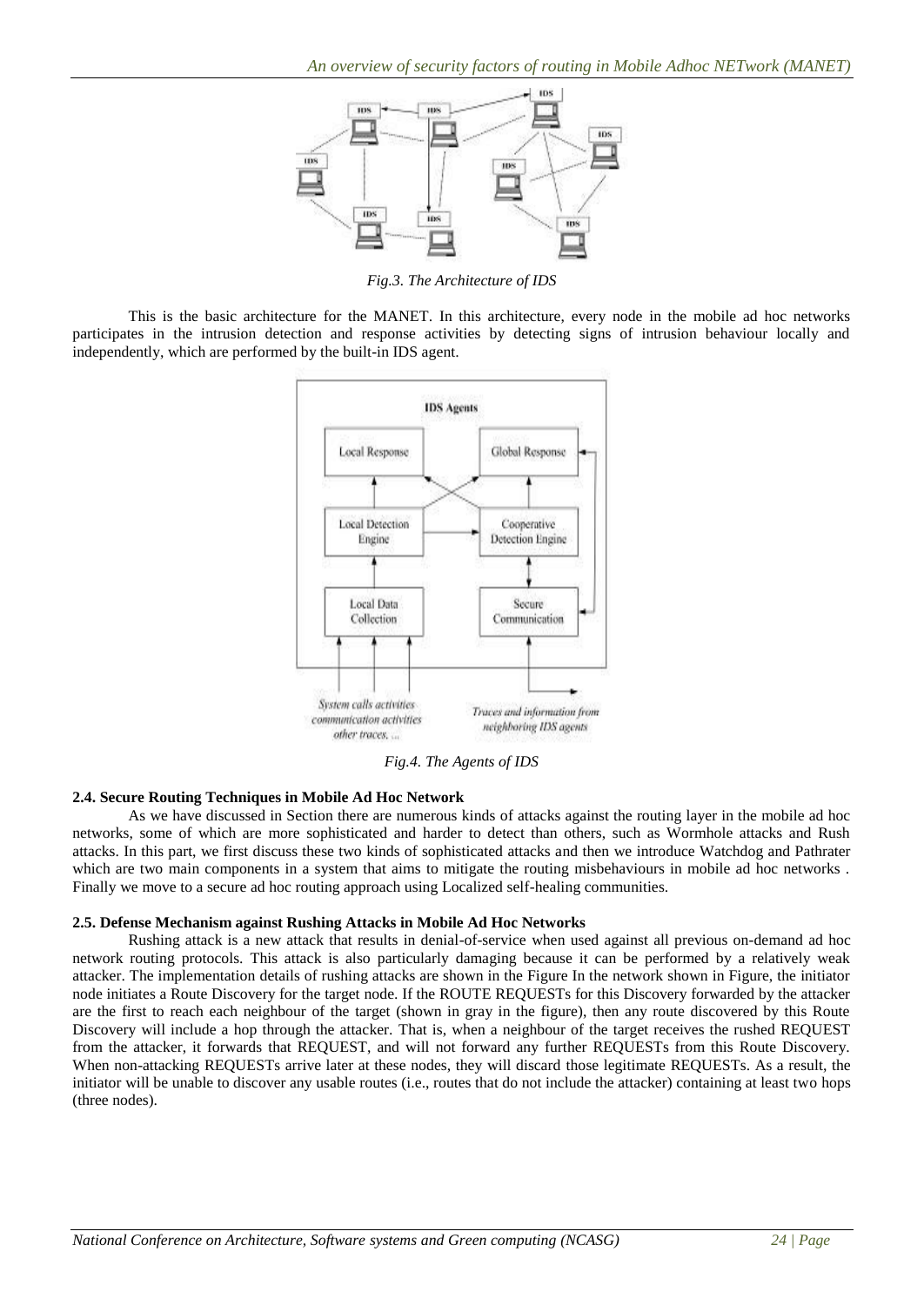

## **III. The Future of Ad hoc Networks**

Mobile ad hoc networks are the future of wireless networks because they are practical, versatile, simple, easy to use and inexpensive. We will be living in a world where our network instantly updates and reconfigures itself to keep us connected anywhere we go. These networks provide a new approach for wireless communication and by operating in a license free frequency band prove to be relatively inexpensive. With the current trend of society's demand for information at out fingertips, we will see our future living environments requiring communication networks between the many devices we use in day to day living, allowing them to talk to each other. For example devices like personal digital assistants and mobile phones being able to receive instant messages from a home device. Such as a refrigerator sending a message to a PDA to update its shopping list; notifying that it's run out of milk.

#### **IV. WAND**

WAND is a project that is currently in progress to aid research in the area of ad-hoc networks. The project is run by the Distributed Systems Group of Trinity College, in collaboration with Media Lab Europe. WAND is arranged as a large scale test bed for ad-hoc networks protocols and applications, covering a 2km route from Trinity to Media Lab Europe.

This route will be routed with custom-built wireless-enabled embedded PCs. Along this stretch, the embedded PCs will be placed in apartments, shops, on traffic lights and in phone booths providing a minimum level of connectivity. The PCs form a sparse population of wireless network nodes. This sparse coverage is constantly available and the embedded PCs can be configured to create a variety of network models. Other devices with wireless connectivity may also connect to the network via the implementation of mobilenodes.



*Fig.6. The routing structure of WAND*

Many factors lead us to believe that ad-hoc is the wireless network of the future. Due to the network not requiring any base station makes them indispensable in disaster relief situations or military war zones. Also energy issues have moved us from using a single long wireless link to a mesh of short links This proves that an ad-hoc networks will be the future of our wireless networks.